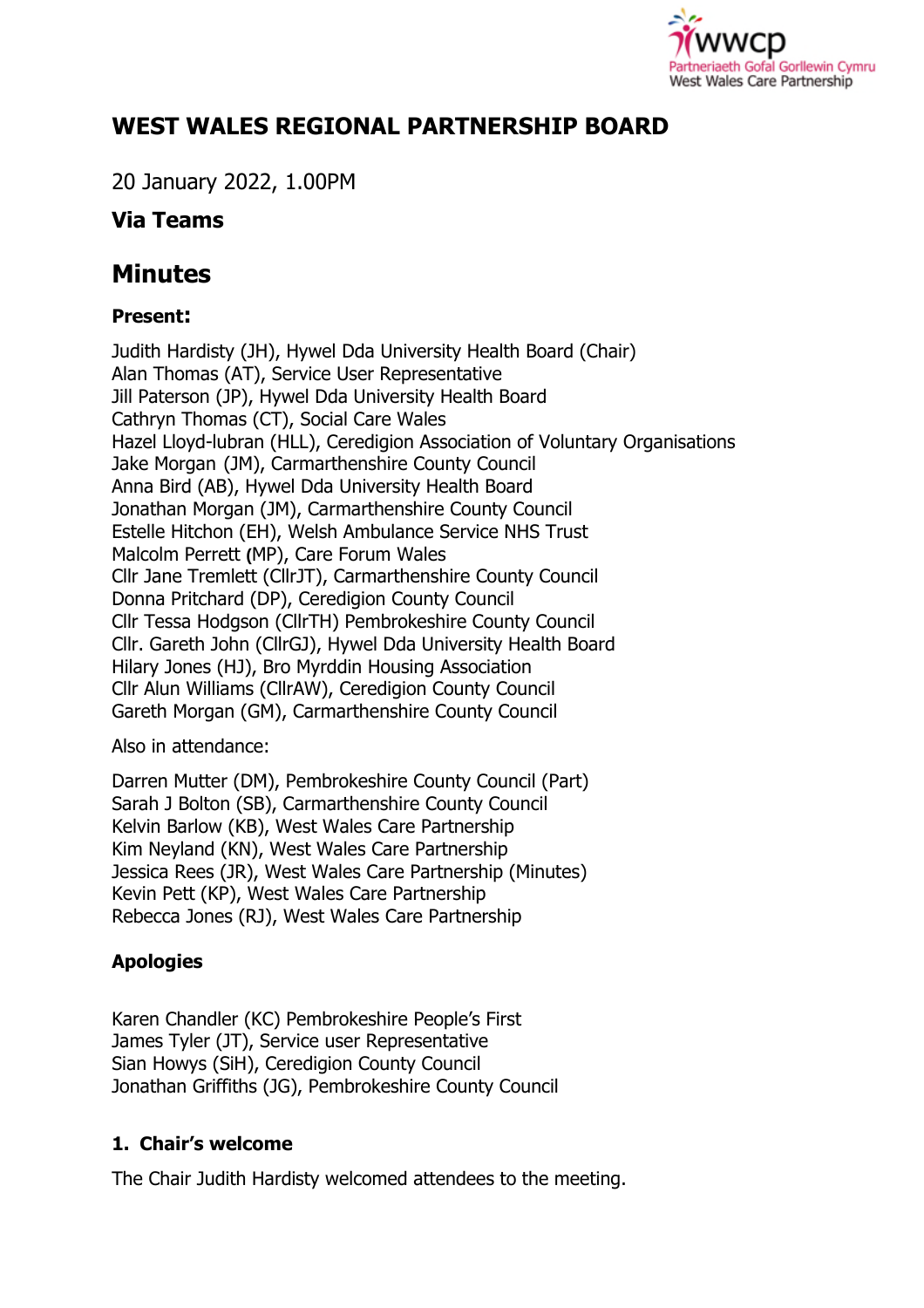## **2. Apologies**

These were noted.

## **3. Minutes of meeting held on 22nd October 2021 and actions**

The minutes were agreed as an accurate recording of the meeting.

The chair updated on progress of actions from the last meeting within the action table attached below.

### **4. Children's board**

The chair introduced SB who provided a summary of the report circulated within the agenda bundle around the Regional Children and Young People's board. DM was then introduced to provide an update on the Safe Accommodation project.

JM stated that the whole system has failed to manage children and we are the only region in Wales trying to bring change within the system. JM expressed that the project is an exciting development for the region and is a resource that is needed.

CLLJT reiterated that this is really important for the region; however, will we have enough capacity to do this? we must also look at why we closed children's homes in the first place. DM provided response that we have to start somewhere, and this isn't the only residential unit Pembrokeshire are looking to develop currently and capacity will come with the development of the units.

CLLGJ queried what the thinking is behind the project and what are the numbers involved but stated it would be beneficial to have a specialist regional centre. JM responded that from a Carmarthenshire perspective we are looking at 3-4 children at any one time. The aim of the provision is to step children back down into a family setting.

The chair thanked SB and DM for presenting on today's item.

## **5. Carers: Update**

The chair introduced AB who advised that members have received a copy of the biannual report submitted to Welsh Government regarding unpaid carers. AB then highlighted the key points from the report. Members were advised that expenditure plans are agreed via the West Wales Carers development group for endorsement by RPB.

The report shows that in the first 6 months 1,575 carers were actively supported and the pandemic has shown a significant increase in carers coming forward and selfidentifying. AB advised that communication has been received from Welsh Government around the future of the £1 million of funding for carers and that the funding will be coming into the RPB as part of the RIF funding. Members were assured that this will be a separate fund and the intention is to have a single focus for the use of the funding which will build on work that has already been undertaken.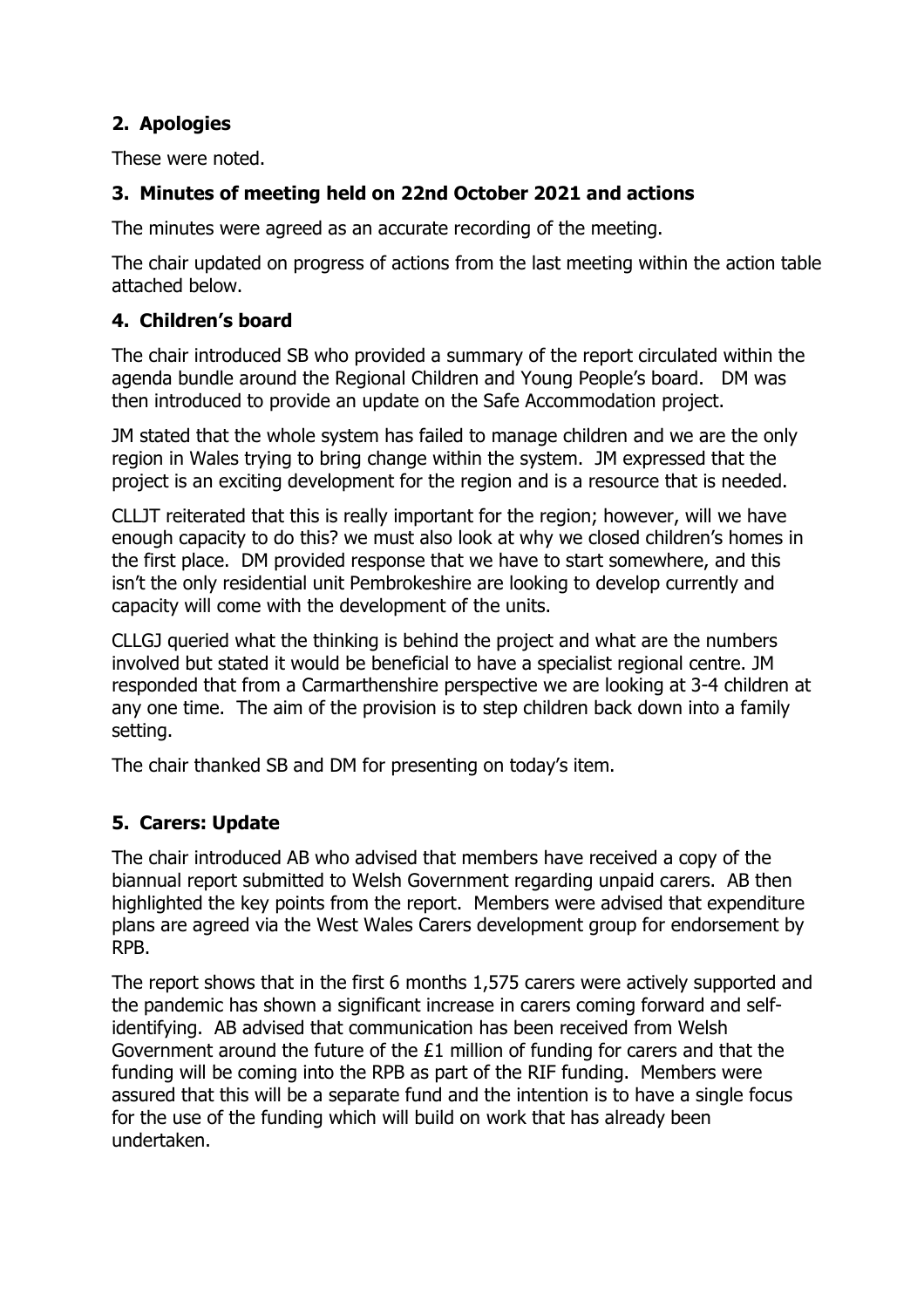HLL queried whether this reflected what carers want and need from the funding as this is the opposite of coproduction, as this is determining where the funding is going. This should be a funding stream that supports all the priorities within the National and Regional carers strategy.

RPB is asked to note the report and services commissioned.

## **6. Workforce: Update**

The chair introduced RJ to provide an update on workforce in Adult care Domiciliary following Octobers RPB meeting and the Regional Workforce Programme Board.

AW asked for more information on international recruitment. RJ responded. The problem we have in domiciliary care is the huge rise in need so it would be helpful to see the timescale for this work. There is a demand for coming into the service via apprenticeships schemes in Hywel Dda so it would be beneficial to look at replicating this across health and social care.

EH wondered whether we need to reconsider how we work with young people and, crucially, their parents to present careers an employment in social care in a positive way. It is a really challenging sell for some, but access to career and training pathways and their promotion may be things that will have a positive influence.

KN stated that at the Regional and Skills Partnership, this is something that has been identified as a priority for the Learning and Skills Strategy, so it was good to her RJ reference that they sit on the Workforce Group, as they are working quite closely with education providers and learners to influence skills and development towards regional needs and gaps in provision.

CllrGJ queried the membership of the Regional Workforce Board and also what is being proposed next for Pay and rewards? RJ responded that there was an action from IEG for each Local Authority director to look at their individual pay and reward schemes. Living wage is impacting on 30/40% of care home workers with them receiving at extra 30p and hour which isn't a significant rise. Contracts are offering a minimum of 12 hours a week and are paying significantly more than the national living wage. There is also little to no difference between LA and Health board pay.

MP agreed that the terms are important but its conditions that stop people entering the sectors.

CllrGJ asked whether the regional workforce board will feed into the RPB as we need to raise the profile of this work across Health and Social Care. RJ stated she will feed back that the region wants to drive this work. We need to get this right across the region.

#### **7. Regional Integration Fund (RIF) and Governance: Update**

KB took members through a brief presentation on the key elements of the Regional Integration Fund. There is a total allocation of £18.5 million which is the same as previous years but Welsh Government are still deciding which funding is coming through the RIF. The RIF would have to contribute to 6 areas/models of care. KB advised he will be bringing updates to each RPB meeting.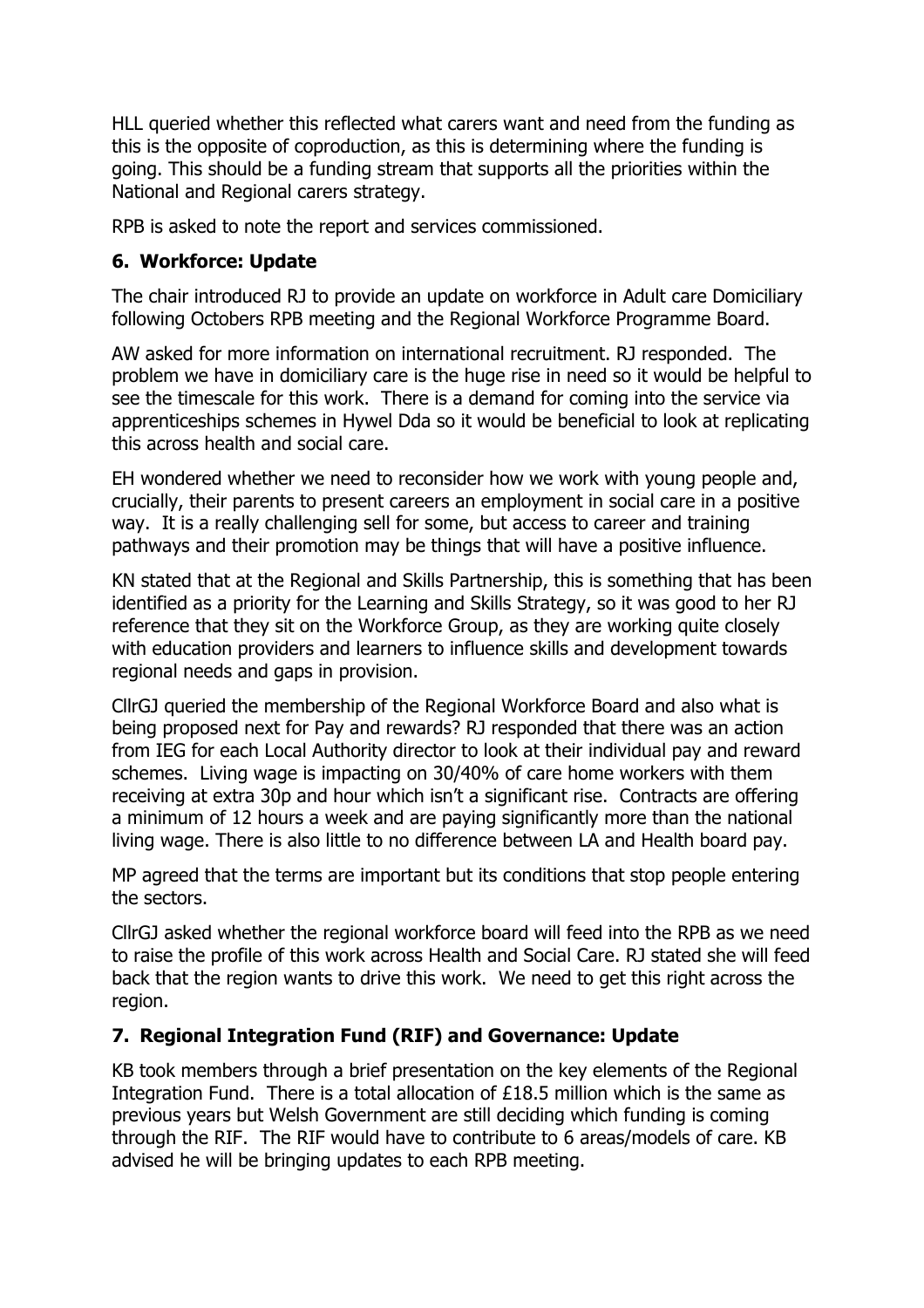Board is asked to note the updates.

#### **8. Market Stability Report and Population Assessment: Update**

KP advised the original intention was to bring the final Market Stability Report to today's RPB but there has been a slight delay. The paper will be brought to an extraordinary meeting of the RPB shortly.

KN advised that the Population Needs Assess is in a similar position to the MSR. It has been identified that the current 155 pages of the document needs to be streamlined. KN advised she is engaging with partners currently on how this can be edited the next key task will then be to look at the cross-cutting themes. The timetable for the MSR is set in legislation so there is little flexibility whereas the PNA needs to be refreshed in each cycle.

HLL stated we then convert some of the information into a work programme for the partnership needs to be looked at for the future agenda.

#### **9. Integrated Care Fund: Update**

KN provided a brief update on ICF. There is an evidenced spend that is lower than what we would normally expect this time of year, but this is caused by an invoicing lagged. A further update will be provided at the next meeting.

#### **10.** Date of next meeting **23rd March 2022 1pm**

Members raised that this date could be an issue due to purdah so we will need to look at changing the date.

#### **11. Any Other Business (Agreed in advance)**

KB raised that there are a few gaps in the Regional Partnership Board membership that need to be advised over the coming months and wanted to advise that this process will be starting shortly.

| ID | Action                                                                                                                         | Lead      | Timescale        | Progress                               | <b>Status</b> |
|----|--------------------------------------------------------------------------------------------------------------------------------|-----------|------------------|----------------------------------------|---------------|
|    | $03/21/3$ Bring updated<br>manifesto to RPB for<br>sign-off                                                                    | <b>KB</b> | <b>July 2021</b> | March 2022                             |               |
|    | $07/21/1$   Progress discussions<br>with Older People's<br><b>Commissioner's Office</b><br>re attendance at<br>October meeting | <b>KB</b> | Sep 2021         | Deferred to<br>January 2022<br>meeting |               |

#### **WEST WALES RPB: ACTIONS January 2021**